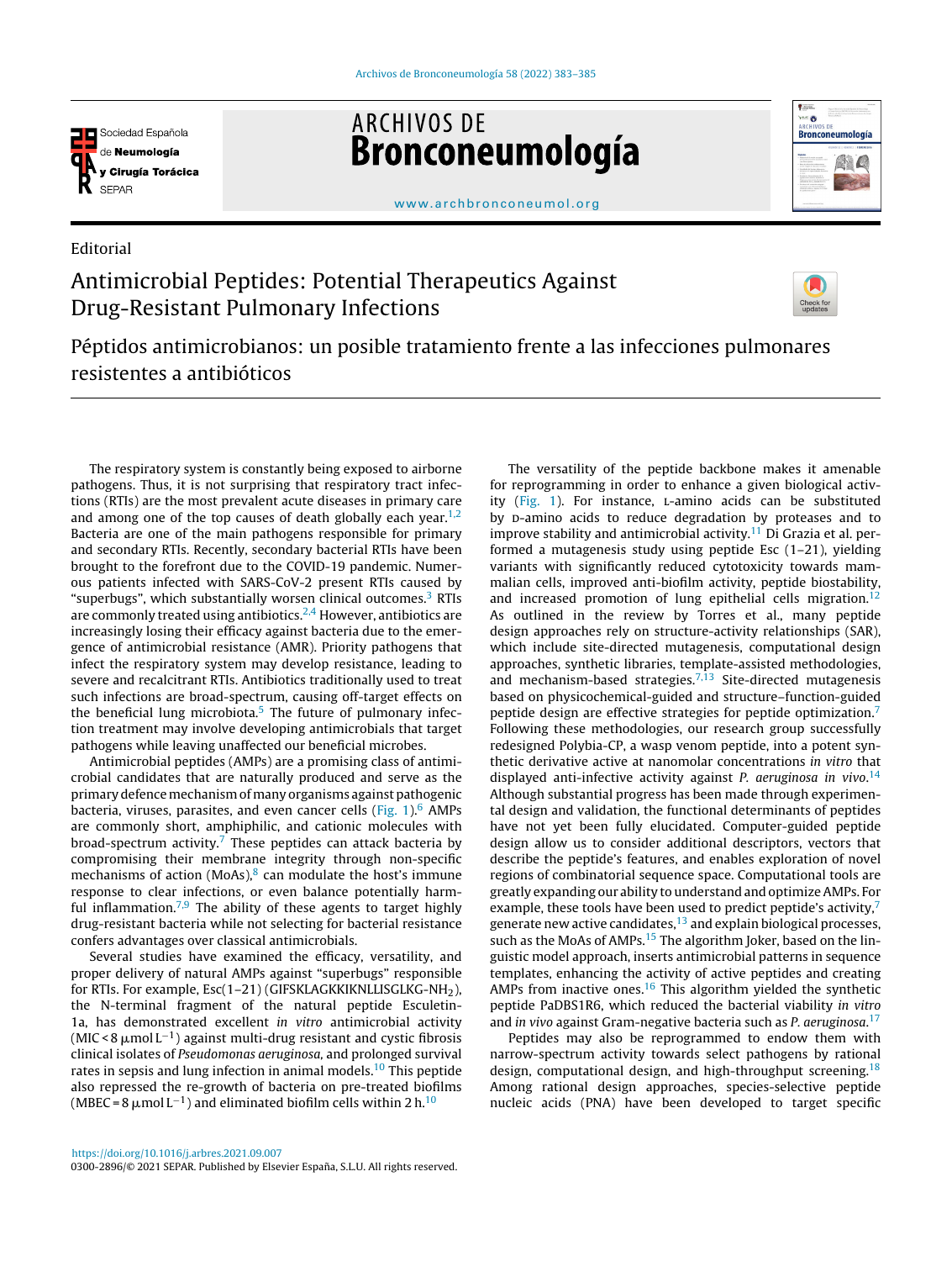<span id="page-1-0"></span>

Fig. 1. Schematic representation of the AMP optimization process against "superbugs" responsible for RTIs. Nature provides multiple peptide templates that can be rationally designed through different methodologies, such as site-directed mutagenesis or computational-based approaches, yielding potential lead molecules. Due to the difficulty of the administration of AMPs on the lungs, different delivery optimization approaches should be done in order to obtain a potential antimicrobial candidate.

pathogens based on their nucleic acid sequence.<sup>19</sup> Another strategy includes linking a bacterial recognition domain with an AMP sequence, such as the enterococcal pheromone cCF10 of Enterococcus faecalis that was fused to the rationally modified AMP C6 resulting in a selective peptide against E. faecalis.<sup>[20](#page-2-0)</sup> Simple mutagenesis studies of natural peptides can also yield excellent candidates with narrow-spectrum activity. A single amino acid mutation in the natural peptide RI16 led to narrow selectivity towards P. aeruginosa and highlighted the importance of the tryptophan amino acid in certain positions of the sequence. $21$ 

One of the primary hurdles for treating RTIs with peptides is their effective delivery into the lungs, particularly in the case of cystic fibrosis (CF) patients. Several delivery approaches, such as nanoformulations that can be inhaled, have been developed to deliver peptides through the mucosal and cellular barriers while preventing degradation (Fig. 1). Recently, Casciaro et al. described the development of nanoparticles for the delivery of AMPs in the pulmonary region. $22$  The authors formulated stable lyophilized poly(lactide-co-glycolide) (PLGA) nanoparticles (NPs) encapsulating the peptide  $Esc(1-21)$  and  $Esc(1-21)1c$  that were able to penetrate through mucus and bacterial biofilm artificial models without interacting with the major components of the lung mucus or the extracellular matrix of P. aeruginosa biofilm communities.<sup>[22](#page-2-0)</sup> These NPs demonstrated prolonged in vitro activity against P. aeruginosa and improved the in vivo activity compared to groups treated with free peptides in an acute *P. aeruginosa* lung infection model in mice.<sup>[22](#page-2-0)</sup>

In conclusion, natural AMPs constitute a source of structurally and mechanistically diverse biologically active molecules that serve as promising alternatives to conventional antibiotics. Experimental and computational methods have been developed that allow us to redesign these molecules to tune their structure and function, leading to synthetic peptides with excellent therapeutic activity in numerous animal models of preclinical relevance. In this editorial, we provide a brief summary of this field and its promise for the effective treatment of bacterial RTIs.

## Acknowledgments

Cesar de la Fuente-Nunez holds a Presidential Professorship at the University of Pennsylvania, is a recipient of the Langer Prize by the AIChE Foundation and acknowledges funding from the Institute for Diabetes, Obesity, and Metabolism, the Penn Mental Health AIDS Research Center of the University of Pennsylvania, the National Institute of General Medical Sciences of the National Institutes of Health under award number R35GM138201, and the Defense Threat Reduction Agency (DTRA; HDTRA11810041 and HDTRA1- 21-1-0014). We thank Xunta de Galicia (Spain) for financing Lucía

Ageitos with a fellowship (ED481A-2019/081) co-financed by ESF (European Social Fund).

## References

- 1. [Finley](http://refhub.elsevier.com/S0300-2896(21)00325-2/sbref0120) [CR,](http://refhub.elsevier.com/S0300-2896(21)00325-2/sbref0120) [Chan](http://refhub.elsevier.com/S0300-2896(21)00325-2/sbref0120) [DS,](http://refhub.elsevier.com/S0300-2896(21)00325-2/sbref0120) [Garrison](http://refhub.elsevier.com/S0300-2896(21)00325-2/sbref0120) [S,](http://refhub.elsevier.com/S0300-2896(21)00325-2/sbref0120) [Korownyk](http://refhub.elsevier.com/S0300-2896(21)00325-2/sbref0120) [C,](http://refhub.elsevier.com/S0300-2896(21)00325-2/sbref0120) [Kolber](http://refhub.elsevier.com/S0300-2896(21)00325-2/sbref0120) [MR,](http://refhub.elsevier.com/S0300-2896(21)00325-2/sbref0120) [Campbell](http://refhub.elsevier.com/S0300-2896(21)00325-2/sbref0120) [S,](http://refhub.elsevier.com/S0300-2896(21)00325-2/sbref0120) [et](http://refhub.elsevier.com/S0300-2896(21)00325-2/sbref0120) [al.](http://refhub.elsevier.com/S0300-2896(21)00325-2/sbref0120) [What](http://refhub.elsevier.com/S0300-2896(21)00325-2/sbref0120) [are](http://refhub.elsevier.com/S0300-2896(21)00325-2/sbref0120) [the](http://refhub.elsevier.com/S0300-2896(21)00325-2/sbref0120) [most](http://refhub.elsevier.com/S0300-2896(21)00325-2/sbref0120) [common](http://refhub.elsevier.com/S0300-2896(21)00325-2/sbref0120) [conditions](http://refhub.elsevier.com/S0300-2896(21)00325-2/sbref0120) [in](http://refhub.elsevier.com/S0300-2896(21)00325-2/sbref0120) [primary](http://refhub.elsevier.com/S0300-2896(21)00325-2/sbref0120) [care?](http://refhub.elsevier.com/S0300-2896(21)00325-2/sbref0120) [Systematic](http://refhub.elsevier.com/S0300-2896(21)00325-2/sbref0120) [review.](http://refhub.elsevier.com/S0300-2896(21)00325-2/sbref0120) [Can](http://refhub.elsevier.com/S0300-2896(21)00325-2/sbref0120) [Fam](http://refhub.elsevier.com/S0300-2896(21)00325-2/sbref0120) [Physician.](http://refhub.elsevier.com/S0300-2896(21)00325-2/sbref0120) [2018;64:832](http://refhub.elsevier.com/S0300-2896(21)00325-2/sbref0120)–[40.](http://refhub.elsevier.com/S0300-2896(21)00325-2/sbref0120)
- 2. [UK](http://refhub.elsevier.com/S0300-2896(21)00325-2/sbref0125) [NICE](http://refhub.elsevier.com/S0300-2896(21)00325-2/sbref0125) [guidelines.](http://refhub.elsevier.com/S0300-2896(21)00325-2/sbref0125) [Respiratory](http://refhub.elsevier.com/S0300-2896(21)00325-2/sbref0125) [tract](http://refhub.elsevier.com/S0300-2896(21)00325-2/sbref0125) [infections](http://refhub.elsevier.com/S0300-2896(21)00325-2/sbref0125) [antibiotic](http://refhub.elsevier.com/S0300-2896(21)00325-2/sbref0125) [prescribing.](http://refhub.elsevier.com/S0300-2896(21)00325-2/sbref0125) [Pre](http://refhub.elsevier.com/S0300-2896(21)00325-2/sbref0125)[scribing](http://refhub.elsevier.com/S0300-2896(21)00325-2/sbref0125) [of](http://refhub.elsevier.com/S0300-2896(21)00325-2/sbref0125) [antibiotics](http://refhub.elsevier.com/S0300-2896(21)00325-2/sbref0125) [for](http://refhub.elsevier.com/S0300-2896(21)00325-2/sbref0125) [self-limiting](http://refhub.elsevier.com/S0300-2896(21)00325-2/sbref0125) [respiratory](http://refhub.elsevier.com/S0300-2896(21)00325-2/sbref0125) [tract](http://refhub.elsevier.com/S0300-2896(21)00325-2/sbref0125) [infections](http://refhub.elsevier.com/S0300-2896(21)00325-2/sbref0125) [in](http://refhub.elsevier.com/S0300-2896(21)00325-2/sbref0125) [adults](http://refhub.elsevier.com/S0300-2896(21)00325-2/sbref0125) [and](http://refhub.elsevier.com/S0300-2896(21)00325-2/sbref0125) [children](http://refhub.elsevier.com/S0300-2896(21)00325-2/sbref0125) [in](http://refhub.elsevier.com/S0300-2896(21)00325-2/sbref0125) [primary](http://refhub.elsevier.com/S0300-2896(21)00325-2/sbref0125) [care.](http://refhub.elsevier.com/S0300-2896(21)00325-2/sbref0125) [NICE](http://refhub.elsevier.com/S0300-2896(21)00325-2/sbref0125) [Clin](http://refhub.elsevier.com/S0300-2896(21)00325-2/sbref0125) [Guidel.](http://refhub.elsevier.com/S0300-2896(21)00325-2/sbref0125) [2008;69:1–240.](http://refhub.elsevier.com/S0300-2896(21)00325-2/sbref0125)
- 3. [Langford](http://refhub.elsevier.com/S0300-2896(21)00325-2/sbref0130) [BJ,](http://refhub.elsevier.com/S0300-2896(21)00325-2/sbref0130) [So](http://refhub.elsevier.com/S0300-2896(21)00325-2/sbref0130) [M,](http://refhub.elsevier.com/S0300-2896(21)00325-2/sbref0130) [Raybardhan](http://refhub.elsevier.com/S0300-2896(21)00325-2/sbref0130) [S,](http://refhub.elsevier.com/S0300-2896(21)00325-2/sbref0130) [Leung](http://refhub.elsevier.com/S0300-2896(21)00325-2/sbref0130) [V,](http://refhub.elsevier.com/S0300-2896(21)00325-2/sbref0130) [Westwood](http://refhub.elsevier.com/S0300-2896(21)00325-2/sbref0130) [D,](http://refhub.elsevier.com/S0300-2896(21)00325-2/sbref0130) [MacFadden](http://refhub.elsevier.com/S0300-2896(21)00325-2/sbref0130) [DR,](http://refhub.elsevier.com/S0300-2896(21)00325-2/sbref0130) [et](http://refhub.elsevier.com/S0300-2896(21)00325-2/sbref0130) [al.](http://refhub.elsevier.com/S0300-2896(21)00325-2/sbref0130) [Bacterial](http://refhub.elsevier.com/S0300-2896(21)00325-2/sbref0130) [co-infection](http://refhub.elsevier.com/S0300-2896(21)00325-2/sbref0130) [and](http://refhub.elsevier.com/S0300-2896(21)00325-2/sbref0130) [secondary](http://refhub.elsevier.com/S0300-2896(21)00325-2/sbref0130) [infection](http://refhub.elsevier.com/S0300-2896(21)00325-2/sbref0130) [in](http://refhub.elsevier.com/S0300-2896(21)00325-2/sbref0130) [patients](http://refhub.elsevier.com/S0300-2896(21)00325-2/sbref0130) [with](http://refhub.elsevier.com/S0300-2896(21)00325-2/sbref0130) [COVID-19:](http://refhub.elsevier.com/S0300-2896(21)00325-2/sbref0130) [a](http://refhub.elsevier.com/S0300-2896(21)00325-2/sbref0130) [living](http://refhub.elsevier.com/S0300-2896(21)00325-2/sbref0130) [rapid](http://refhub.elsevier.com/S0300-2896(21)00325-2/sbref0130) [review](http://refhub.elsevier.com/S0300-2896(21)00325-2/sbref0130) [and](http://refhub.elsevier.com/S0300-2896(21)00325-2/sbref0130) [meta-analysis.](http://refhub.elsevier.com/S0300-2896(21)00325-2/sbref0130) [Clin](http://refhub.elsevier.com/S0300-2896(21)00325-2/sbref0130) [Microbiol](http://refhub.elsevier.com/S0300-2896(21)00325-2/sbref0130) [Infect.](http://refhub.elsevier.com/S0300-2896(21)00325-2/sbref0130) [2020;26:1622](http://refhub.elsevier.com/S0300-2896(21)00325-2/sbref0130)–[9.](http://refhub.elsevier.com/S0300-2896(21)00325-2/sbref0130)
- 4. [Cookson](http://refhub.elsevier.com/S0300-2896(21)00325-2/sbref0135) [WOCM,](http://refhub.elsevier.com/S0300-2896(21)00325-2/sbref0135) [Cox](http://refhub.elsevier.com/S0300-2896(21)00325-2/sbref0135) [MJ,](http://refhub.elsevier.com/S0300-2896(21)00325-2/sbref0135) [Moffatt](http://refhub.elsevier.com/S0300-2896(21)00325-2/sbref0135) [MF.](http://refhub.elsevier.com/S0300-2896(21)00325-2/sbref0135) [New](http://refhub.elsevier.com/S0300-2896(21)00325-2/sbref0135) [opportunities](http://refhub.elsevier.com/S0300-2896(21)00325-2/sbref0135) [for](http://refhub.elsevier.com/S0300-2896(21)00325-2/sbref0135) [managing](http://refhub.elsevier.com/S0300-2896(21)00325-2/sbref0135) [acute](http://refhub.elsevier.com/S0300-2896(21)00325-2/sbref0135) [and](http://refhub.elsevier.com/S0300-2896(21)00325-2/sbref0135) [chronic](http://refhub.elsevier.com/S0300-2896(21)00325-2/sbref0135) [lung](http://refhub.elsevier.com/S0300-2896(21)00325-2/sbref0135) [infections.](http://refhub.elsevier.com/S0300-2896(21)00325-2/sbref0135) [Nat](http://refhub.elsevier.com/S0300-2896(21)00325-2/sbref0135) [Rev](http://refhub.elsevier.com/S0300-2896(21)00325-2/sbref0135) [Microbiol.](http://refhub.elsevier.com/S0300-2896(21)00325-2/sbref0135) [2018;16:111](http://refhub.elsevier.com/S0300-2896(21)00325-2/sbref0135)–[20.](http://refhub.elsevier.com/S0300-2896(21)00325-2/sbref0135)
- 5. [de](http://refhub.elsevier.com/S0300-2896(21)00325-2/sbref0140) [la](http://refhub.elsevier.com/S0300-2896(21)00325-2/sbref0140) [Fuente-Nunez](http://refhub.elsevier.com/S0300-2896(21)00325-2/sbref0140) [C,](http://refhub.elsevier.com/S0300-2896(21)00325-2/sbref0140) [Torres](http://refhub.elsevier.com/S0300-2896(21)00325-2/sbref0140) [MD,](http://refhub.elsevier.com/S0300-2896(21)00325-2/sbref0140) [Mojica](http://refhub.elsevier.com/S0300-2896(21)00325-2/sbref0140) [FJ,](http://refhub.elsevier.com/S0300-2896(21)00325-2/sbref0140) [Lu](http://refhub.elsevier.com/S0300-2896(21)00325-2/sbref0140) [TK.](http://refhub.elsevier.com/S0300-2896(21)00325-2/sbref0140) [Next-generation](http://refhub.elsevier.com/S0300-2896(21)00325-2/sbref0140) [preci](http://refhub.elsevier.com/S0300-2896(21)00325-2/sbref0140)[sion](http://refhub.elsevier.com/S0300-2896(21)00325-2/sbref0140) antimicrobials: towards [personalized](http://refhub.elsevier.com/S0300-2896(21)00325-2/sbref0140) [treatment](http://refhub.elsevier.com/S0300-2896(21)00325-2/sbref0140) [of](http://refhub.elsevier.com/S0300-2896(21)00325-2/sbref0140) [infectious](http://refhub.elsevier.com/S0300-2896(21)00325-2/sbref0140) [diseases.](http://refhub.elsevier.com/S0300-2896(21)00325-2/sbref0140) [Curr](http://refhub.elsevier.com/S0300-2896(21)00325-2/sbref0140) [Opin](http://refhub.elsevier.com/S0300-2896(21)00325-2/sbref0140) [Microbiol.](http://refhub.elsevier.com/S0300-2896(21)00325-2/sbref0140) [2017;37:95](http://refhub.elsevier.com/S0300-2896(21)00325-2/sbref0140)–[102.](http://refhub.elsevier.com/S0300-2896(21)00325-2/sbref0140)
- 6. [Torres](http://refhub.elsevier.com/S0300-2896(21)00325-2/sbref0145) [MDT,](http://refhub.elsevier.com/S0300-2896(21)00325-2/sbref0145) [Sothiselvam](http://refhub.elsevier.com/S0300-2896(21)00325-2/sbref0145) [S,](http://refhub.elsevier.com/S0300-2896(21)00325-2/sbref0145) [Lu](http://refhub.elsevier.com/S0300-2896(21)00325-2/sbref0145) [TK,](http://refhub.elsevier.com/S0300-2896(21)00325-2/sbref0145) [de](http://refhub.elsevier.com/S0300-2896(21)00325-2/sbref0145) [la](http://refhub.elsevier.com/S0300-2896(21)00325-2/sbref0145) [Fuente-Nunez](http://refhub.elsevier.com/S0300-2896(21)00325-2/sbref0145) [C.](http://refhub.elsevier.com/S0300-2896(21)00325-2/sbref0145) [Peptide](http://refhub.elsevier.com/S0300-2896(21)00325-2/sbref0145) [design](http://refhub.elsevier.com/S0300-2896(21)00325-2/sbref0145) [princi](http://refhub.elsevier.com/S0300-2896(21)00325-2/sbref0145)[ples](http://refhub.elsevier.com/S0300-2896(21)00325-2/sbref0145) [for](http://refhub.elsevier.com/S0300-2896(21)00325-2/sbref0145) [antimicrobial](http://refhub.elsevier.com/S0300-2896(21)00325-2/sbref0145) [applications.](http://refhub.elsevier.com/S0300-2896(21)00325-2/sbref0145) [J](http://refhub.elsevier.com/S0300-2896(21)00325-2/sbref0145) [Mol](http://refhub.elsevier.com/S0300-2896(21)00325-2/sbref0145) [Biol.](http://refhub.elsevier.com/S0300-2896(21)00325-2/sbref0145) [2019;431:3547–67.](http://refhub.elsevier.com/S0300-2896(21)00325-2/sbref0145)
- 7. [Der](http://refhub.elsevier.com/S0300-2896(21)00325-2/sbref0150) [Torossian](http://refhub.elsevier.com/S0300-2896(21)00325-2/sbref0150) [Torres](http://refhub.elsevier.com/S0300-2896(21)00325-2/sbref0150) [M,](http://refhub.elsevier.com/S0300-2896(21)00325-2/sbref0150) [De](http://refhub.elsevier.com/S0300-2896(21)00325-2/sbref0150) [La](http://refhub.elsevier.com/S0300-2896(21)00325-2/sbref0150) [Fuente-Nunez](http://refhub.elsevier.com/S0300-2896(21)00325-2/sbref0150) [C.](http://refhub.elsevier.com/S0300-2896(21)00325-2/sbref0150) [Reprogramming](http://refhub.elsevier.com/S0300-2896(21)00325-2/sbref0150) [biological](http://refhub.elsevier.com/S0300-2896(21)00325-2/sbref0150) [pep](http://refhub.elsevier.com/S0300-2896(21)00325-2/sbref0150)[tides](http://refhub.elsevier.com/S0300-2896(21)00325-2/sbref0150) [to](http://refhub.elsevier.com/S0300-2896(21)00325-2/sbref0150) [combat](http://refhub.elsevier.com/S0300-2896(21)00325-2/sbref0150) [infectious](http://refhub.elsevier.com/S0300-2896(21)00325-2/sbref0150) [diseases.](http://refhub.elsevier.com/S0300-2896(21)00325-2/sbref0150) [Chem](http://refhub.elsevier.com/S0300-2896(21)00325-2/sbref0150) [Commun.](http://refhub.elsevier.com/S0300-2896(21)00325-2/sbref0150) [2019;55:1502320.](http://refhub.elsevier.com/S0300-2896(21)00325-2/sbref0150)
- 8. [Nguyen](http://refhub.elsevier.com/S0300-2896(21)00325-2/sbref0155) [LT,](http://refhub.elsevier.com/S0300-2896(21)00325-2/sbref0155) [Haney](http://refhub.elsevier.com/S0300-2896(21)00325-2/sbref0155) [EF,](http://refhub.elsevier.com/S0300-2896(21)00325-2/sbref0155) [Vogel](http://refhub.elsevier.com/S0300-2896(21)00325-2/sbref0155) [HJ.](http://refhub.elsevier.com/S0300-2896(21)00325-2/sbref0155) [The](http://refhub.elsevier.com/S0300-2896(21)00325-2/sbref0155) [expanding](http://refhub.elsevier.com/S0300-2896(21)00325-2/sbref0155) [scope](http://refhub.elsevier.com/S0300-2896(21)00325-2/sbref0155) [of](http://refhub.elsevier.com/S0300-2896(21)00325-2/sbref0155) [antimicrobial](http://refhub.elsevier.com/S0300-2896(21)00325-2/sbref0155) [peptide](http://refhub.elsevier.com/S0300-2896(21)00325-2/sbref0155) [structures](http://refhub.elsevier.com/S0300-2896(21)00325-2/sbref0155) [and](http://refhub.elsevier.com/S0300-2896(21)00325-2/sbref0155) [their](http://refhub.elsevier.com/S0300-2896(21)00325-2/sbref0155) [modes](http://refhub.elsevier.com/S0300-2896(21)00325-2/sbref0155) [of](http://refhub.elsevier.com/S0300-2896(21)00325-2/sbref0155) [action.](http://refhub.elsevier.com/S0300-2896(21)00325-2/sbref0155) [Trends](http://refhub.elsevier.com/S0300-2896(21)00325-2/sbref0155) [Biotechnol.](http://refhub.elsevier.com/S0300-2896(21)00325-2/sbref0155) [2011;29:464–72.](http://refhub.elsevier.com/S0300-2896(21)00325-2/sbref0155)
- 9. [Silva](http://refhub.elsevier.com/S0300-2896(21)00325-2/sbref0160) [ON,](http://refhub.elsevier.com/S0300-2896(21)00325-2/sbref0160) [Torres](http://refhub.elsevier.com/S0300-2896(21)00325-2/sbref0160) [MDT,](http://refhub.elsevier.com/S0300-2896(21)00325-2/sbref0160) [Cao](http://refhub.elsevier.com/S0300-2896(21)00325-2/sbref0160) J, Alves [ESF,](http://refhub.elsevier.com/S0300-2896(21)00325-2/sbref0160) [Rodrigues](http://refhub.elsevier.com/S0300-2896(21)00325-2/sbref0160) [LV,](http://refhub.elsevier.com/S0300-2896(21)00325-2/sbref0160) [Resende](http://refhub.elsevier.com/S0300-2896(21)00325-2/sbref0160) [JM,](http://refhub.elsevier.com/S0300-2896(21)00325-2/sbref0160) [et](http://refhub.elsevier.com/S0300-2896(21)00325-2/sbref0160) [al.](http://refhub.elsevier.com/S0300-2896(21)00325-2/sbref0160) [Repurpos](http://refhub.elsevier.com/S0300-2896(21)00325-2/sbref0160)[ing](http://refhub.elsevier.com/S0300-2896(21)00325-2/sbref0160) [a](http://refhub.elsevier.com/S0300-2896(21)00325-2/sbref0160) [peptide](http://refhub.elsevier.com/S0300-2896(21)00325-2/sbref0160) [toxin](http://refhub.elsevier.com/S0300-2896(21)00325-2/sbref0160) [from](http://refhub.elsevier.com/S0300-2896(21)00325-2/sbref0160) [wasp](http://refhub.elsevier.com/S0300-2896(21)00325-2/sbref0160) [venom](http://refhub.elsevier.com/S0300-2896(21)00325-2/sbref0160) [into](http://refhub.elsevier.com/S0300-2896(21)00325-2/sbref0160) [antiinfectives](http://refhub.elsevier.com/S0300-2896(21)00325-2/sbref0160) [with](http://refhub.elsevier.com/S0300-2896(21)00325-2/sbref0160) [dual](http://refhub.elsevier.com/S0300-2896(21)00325-2/sbref0160) [antimicrobial](http://refhub.elsevier.com/S0300-2896(21)00325-2/sbref0160) [and](http://refhub.elsevier.com/S0300-2896(21)00325-2/sbref0160) [immunomodulatory](http://refhub.elsevier.com/S0300-2896(21)00325-2/sbref0160) [properties.](http://refhub.elsevier.com/S0300-2896(21)00325-2/sbref0160) [Proc](http://refhub.elsevier.com/S0300-2896(21)00325-2/sbref0160) [Natl](http://refhub.elsevier.com/S0300-2896(21)00325-2/sbref0160) [Acad](http://refhub.elsevier.com/S0300-2896(21)00325-2/sbref0160) [Sci](http://refhub.elsevier.com/S0300-2896(21)00325-2/sbref0160) [USA.](http://refhub.elsevier.com/S0300-2896(21)00325-2/sbref0160) [2020;117:26936.](http://refhub.elsevier.com/S0300-2896(21)00325-2/sbref0160) [LP–26945.](http://refhub.elsevier.com/S0300-2896(21)00325-2/sbref0160)
- 10. [Luca](http://refhub.elsevier.com/S0300-2896(21)00325-2/sbref0165) [V,](http://refhub.elsevier.com/S0300-2896(21)00325-2/sbref0165) [Stringaro](http://refhub.elsevier.com/S0300-2896(21)00325-2/sbref0165) [A,](http://refhub.elsevier.com/S0300-2896(21)00325-2/sbref0165) [Colone](http://refhub.elsevier.com/S0300-2896(21)00325-2/sbref0165) [M,](http://refhub.elsevier.com/S0300-2896(21)00325-2/sbref0165) [Pini](http://refhub.elsevier.com/S0300-2896(21)00325-2/sbref0165) [A,](http://refhub.elsevier.com/S0300-2896(21)00325-2/sbref0165) [Mangoni](http://refhub.elsevier.com/S0300-2896(21)00325-2/sbref0165) [ML.](http://refhub.elsevier.com/S0300-2896(21)00325-2/sbref0165) [Esculentin\(1-21\),](http://refhub.elsevier.com/S0300-2896(21)00325-2/sbref0165) [an](http://refhub.elsevier.com/S0300-2896(21)00325-2/sbref0165) [amphib](http://refhub.elsevier.com/S0300-2896(21)00325-2/sbref0165)[ian](http://refhub.elsevier.com/S0300-2896(21)00325-2/sbref0165) [skin](http://refhub.elsevier.com/S0300-2896(21)00325-2/sbref0165) [membrane-active](http://refhub.elsevier.com/S0300-2896(21)00325-2/sbref0165) [peptide](http://refhub.elsevier.com/S0300-2896(21)00325-2/sbref0165) [with](http://refhub.elsevier.com/S0300-2896(21)00325-2/sbref0165) [potent](http://refhub.elsevier.com/S0300-2896(21)00325-2/sbref0165) [activity](http://refhub.elsevier.com/S0300-2896(21)00325-2/sbref0165) [on](http://refhub.elsevier.com/S0300-2896(21)00325-2/sbref0165) [both](http://refhub.elsevier.com/S0300-2896(21)00325-2/sbref0165) [planktonic](http://refhub.elsevier.com/S0300-2896(21)00325-2/sbref0165) [and](http://refhub.elsevier.com/S0300-2896(21)00325-2/sbref0165) [biofilm](http://refhub.elsevier.com/S0300-2896(21)00325-2/sbref0165) [cells](http://refhub.elsevier.com/S0300-2896(21)00325-2/sbref0165) [of](http://refhub.elsevier.com/S0300-2896(21)00325-2/sbref0165) [the](http://refhub.elsevier.com/S0300-2896(21)00325-2/sbref0165) [bacterial](http://refhub.elsevier.com/S0300-2896(21)00325-2/sbref0165) [pathogen](http://refhub.elsevier.com/S0300-2896(21)00325-2/sbref0165) [Pseudomonas](http://refhub.elsevier.com/S0300-2896(21)00325-2/sbref0165) [aeruginosa](http://refhub.elsevier.com/S0300-2896(21)00325-2/sbref0165)[.](http://refhub.elsevier.com/S0300-2896(21)00325-2/sbref0165) [Cell](http://refhub.elsevier.com/S0300-2896(21)00325-2/sbref0165) [Mol](http://refhub.elsevier.com/S0300-2896(21)00325-2/sbref0165) [Life](http://refhub.elsevier.com/S0300-2896(21)00325-2/sbref0165) [Sci.](http://refhub.elsevier.com/S0300-2896(21)00325-2/sbref0165) [2013;70:2773–86.](http://refhub.elsevier.com/S0300-2896(21)00325-2/sbref0165)
- 11. [Lu](http://refhub.elsevier.com/S0300-2896(21)00325-2/sbref0170) [J,](http://refhub.elsevier.com/S0300-2896(21)00325-2/sbref0170) [Xu](http://refhub.elsevier.com/S0300-2896(21)00325-2/sbref0170) [H,](http://refhub.elsevier.com/S0300-2896(21)00325-2/sbref0170) [Xia](http://refhub.elsevier.com/S0300-2896(21)00325-2/sbref0170) [J,](http://refhub.elsevier.com/S0300-2896(21)00325-2/sbref0170) [Ma](http://refhub.elsevier.com/S0300-2896(21)00325-2/sbref0170) [J,](http://refhub.elsevier.com/S0300-2896(21)00325-2/sbref0170) [Xu](http://refhub.elsevier.com/S0300-2896(21)00325-2/sbref0170) [J,](http://refhub.elsevier.com/S0300-2896(21)00325-2/sbref0170) [Li](http://refhub.elsevier.com/S0300-2896(21)00325-2/sbref0170) [Y,](http://refhub.elsevier.com/S0300-2896(21)00325-2/sbref0170) [et](http://refhub.elsevier.com/S0300-2896(21)00325-2/sbref0170) [al.](http://refhub.elsevier.com/S0300-2896(21)00325-2/sbref0170) [D-](http://refhub.elsevier.com/S0300-2896(21)00325-2/sbref0170) [and](http://refhub.elsevier.com/S0300-2896(21)00325-2/sbref0170) [unnatural](http://refhub.elsevier.com/S0300-2896(21)00325-2/sbref0170) [amino](http://refhub.elsevier.com/S0300-2896(21)00325-2/sbref0170) [acid](http://refhub.elsevier.com/S0300-2896(21)00325-2/sbref0170) [substi](http://refhub.elsevier.com/S0300-2896(21)00325-2/sbref0170)[tuted](http://refhub.elsevier.com/S0300-2896(21)00325-2/sbref0170) [antimicrobial](http://refhub.elsevier.com/S0300-2896(21)00325-2/sbref0170) [peptides](http://refhub.elsevier.com/S0300-2896(21)00325-2/sbref0170) [with](http://refhub.elsevier.com/S0300-2896(21)00325-2/sbref0170) [improved](http://refhub.elsevier.com/S0300-2896(21)00325-2/sbref0170) [proteolytic](http://refhub.elsevier.com/S0300-2896(21)00325-2/sbref0170) [resistance](http://refhub.elsevier.com/S0300-2896(21)00325-2/sbref0170) [and](http://refhub.elsevier.com/S0300-2896(21)00325-2/sbref0170) [their](http://refhub.elsevier.com/S0300-2896(21)00325-2/sbref0170) [proteolytic](http://refhub.elsevier.com/S0300-2896(21)00325-2/sbref0170) [degradation](http://refhub.elsevier.com/S0300-2896(21)00325-2/sbref0170) [characteristics.](http://refhub.elsevier.com/S0300-2896(21)00325-2/sbref0170) [Front](http://refhub.elsevier.com/S0300-2896(21)00325-2/sbref0170) [Microbiol.](http://refhub.elsevier.com/S0300-2896(21)00325-2/sbref0170) [2020;11:2869.](http://refhub.elsevier.com/S0300-2896(21)00325-2/sbref0170)
- 12. [Di](http://refhub.elsevier.com/S0300-2896(21)00325-2/sbref0175) [Grazia](http://refhub.elsevier.com/S0300-2896(21)00325-2/sbref0175) [A,](http://refhub.elsevier.com/S0300-2896(21)00325-2/sbref0175) [Cappiello](http://refhub.elsevier.com/S0300-2896(21)00325-2/sbref0175) [F,](http://refhub.elsevier.com/S0300-2896(21)00325-2/sbref0175) [Cohen](http://refhub.elsevier.com/S0300-2896(21)00325-2/sbref0175) [H,](http://refhub.elsevier.com/S0300-2896(21)00325-2/sbref0175) [Casciaro](http://refhub.elsevier.com/S0300-2896(21)00325-2/sbref0175) [B,](http://refhub.elsevier.com/S0300-2896(21)00325-2/sbref0175) [Luca](http://refhub.elsevier.com/S0300-2896(21)00325-2/sbref0175) [V,](http://refhub.elsevier.com/S0300-2896(21)00325-2/sbref0175) [Pini](http://refhub.elsevier.com/S0300-2896(21)00325-2/sbref0175) [A,](http://refhub.elsevier.com/S0300-2896(21)00325-2/sbref0175) [et](http://refhub.elsevier.com/S0300-2896(21)00325-2/sbref0175) [al.](http://refhub.elsevier.com/S0300-2896(21)00325-2/sbref0175) [D-Amino](http://refhub.elsevier.com/S0300-2896(21)00325-2/sbref0175) [acids](http://refhub.elsevier.com/S0300-2896(21)00325-2/sbref0175) [incorporation](http://refhub.elsevier.com/S0300-2896(21)00325-2/sbref0175) [in](http://refhub.elsevier.com/S0300-2896(21)00325-2/sbref0175) [the](http://refhub.elsevier.com/S0300-2896(21)00325-2/sbref0175) [frog](http://refhub.elsevier.com/S0300-2896(21)00325-2/sbref0175) [skin-derived](http://refhub.elsevier.com/S0300-2896(21)00325-2/sbref0175) [peptide](http://refhub.elsevier.com/S0300-2896(21)00325-2/sbref0175) [esculentin-1a\(1-21\)NH2](http://refhub.elsevier.com/S0300-2896(21)00325-2/sbref0175) [is](http://refhub.elsevier.com/S0300-2896(21)00325-2/sbref0175) [beneficial](http://refhub.elsevier.com/S0300-2896(21)00325-2/sbref0175) [for](http://refhub.elsevier.com/S0300-2896(21)00325-2/sbref0175) [its](http://refhub.elsevier.com/S0300-2896(21)00325-2/sbref0175) [multiple](http://refhub.elsevier.com/S0300-2896(21)00325-2/sbref0175) [functions.](http://refhub.elsevier.com/S0300-2896(21)00325-2/sbref0175) [Amino](http://refhub.elsevier.com/S0300-2896(21)00325-2/sbref0175) [Acids.](http://refhub.elsevier.com/S0300-2896(21)00325-2/sbref0175) [2015;47:2505](http://refhub.elsevier.com/S0300-2896(21)00325-2/sbref0175)–[19.](http://refhub.elsevier.com/S0300-2896(21)00325-2/sbref0175)
- 13. [Torres](http://refhub.elsevier.com/S0300-2896(21)00325-2/sbref0180) [MDT,](http://refhub.elsevier.com/S0300-2896(21)00325-2/sbref0180) [Cao](http://refhub.elsevier.com/S0300-2896(21)00325-2/sbref0180) [J,](http://refhub.elsevier.com/S0300-2896(21)00325-2/sbref0180) [Franco](http://refhub.elsevier.com/S0300-2896(21)00325-2/sbref0180) [OL,](http://refhub.elsevier.com/S0300-2896(21)00325-2/sbref0180) [Lu](http://refhub.elsevier.com/S0300-2896(21)00325-2/sbref0180) [TK,](http://refhub.elsevier.com/S0300-2896(21)00325-2/sbref0180) [de](http://refhub.elsevier.com/S0300-2896(21)00325-2/sbref0180) [la](http://refhub.elsevier.com/S0300-2896(21)00325-2/sbref0180) [Fuente-Nunez](http://refhub.elsevier.com/S0300-2896(21)00325-2/sbref0180) [C.](http://refhub.elsevier.com/S0300-2896(21)00325-2/sbref0180) [Synthetic](http://refhub.elsevier.com/S0300-2896(21)00325-2/sbref0180) [biology](http://refhub.elsevier.com/S0300-2896(21)00325-2/sbref0180) [and](http://refhub.elsevier.com/S0300-2896(21)00325-2/sbref0180) [computer-based](http://refhub.elsevier.com/S0300-2896(21)00325-2/sbref0180) [frameworks](http://refhub.elsevier.com/S0300-2896(21)00325-2/sbref0180) [for](http://refhub.elsevier.com/S0300-2896(21)00325-2/sbref0180) antimicrobial peptide discovery. ACS [Nano.](http://refhub.elsevier.com/S0300-2896(21)00325-2/sbref0180) [2021;15:2143](http://refhub.elsevier.com/S0300-2896(21)00325-2/sbref0180)–[64.](http://refhub.elsevier.com/S0300-2896(21)00325-2/sbref0180)
- 14. [Torres](http://refhub.elsevier.com/S0300-2896(21)00325-2/sbref0185) [MDT,](http://refhub.elsevier.com/S0300-2896(21)00325-2/sbref0185) [Pedron](http://refhub.elsevier.com/S0300-2896(21)00325-2/sbref0185) [CN,](http://refhub.elsevier.com/S0300-2896(21)00325-2/sbref0185) [Higashikuni](http://refhub.elsevier.com/S0300-2896(21)00325-2/sbref0185) [Y,](http://refhub.elsevier.com/S0300-2896(21)00325-2/sbref0185) [Kramer](http://refhub.elsevier.com/S0300-2896(21)00325-2/sbref0185) [RM,](http://refhub.elsevier.com/S0300-2896(21)00325-2/sbref0185) [Cardoso](http://refhub.elsevier.com/S0300-2896(21)00325-2/sbref0185) [MH,](http://refhub.elsevier.com/S0300-2896(21)00325-2/sbref0185) [Oshiro](http://refhub.elsevier.com/S0300-2896(21)00325-2/sbref0185) [KGN,](http://refhub.elsevier.com/S0300-2896(21)00325-2/sbref0185) [et](http://refhub.elsevier.com/S0300-2896(21)00325-2/sbref0185) [al.](http://refhub.elsevier.com/S0300-2896(21)00325-2/sbref0185) [Structure-function-guided](http://refhub.elsevier.com/S0300-2896(21)00325-2/sbref0185) [exploration](http://refhub.elsevier.com/S0300-2896(21)00325-2/sbref0185) [of](http://refhub.elsevier.com/S0300-2896(21)00325-2/sbref0185) [the](http://refhub.elsevier.com/S0300-2896(21)00325-2/sbref0185) [antimicrobial](http://refhub.elsevier.com/S0300-2896(21)00325-2/sbref0185) [peptide](http://refhub.elsevier.com/S0300-2896(21)00325-2/sbref0185) [polybia-CP](http://refhub.elsevier.com/S0300-2896(21)00325-2/sbref0185) [identifies](http://refhub.elsevier.com/S0300-2896(21)00325-2/sbref0185) [activity](http://refhub.elsevier.com/S0300-2896(21)00325-2/sbref0185) [determinants](http://refhub.elsevier.com/S0300-2896(21)00325-2/sbref0185) [and](http://refhub.elsevier.com/S0300-2896(21)00325-2/sbref0185) [generates](http://refhub.elsevier.com/S0300-2896(21)00325-2/sbref0185) [synthetic](http://refhub.elsevier.com/S0300-2896(21)00325-2/sbref0185) [therapeutic](http://refhub.elsevier.com/S0300-2896(21)00325-2/sbref0185) [candidates.](http://refhub.elsevier.com/S0300-2896(21)00325-2/sbref0185) [Commun](http://refhub.elsevier.com/S0300-2896(21)00325-2/sbref0185) [Biol.](http://refhub.elsevier.com/S0300-2896(21)00325-2/sbref0185) [2018;1:1](http://refhub.elsevier.com/S0300-2896(21)00325-2/sbref0185)–[16.](http://refhub.elsevier.com/S0300-2896(21)00325-2/sbref0185)
- 15. [Nicholas](http://refhub.elsevier.com/S0300-2896(21)00325-2/sbref0195) [P,](http://refhub.elsevier.com/S0300-2896(21)00325-2/sbref0195) [MJRM](http://refhub.elsevier.com/S0300-2896(21)00325-2/sbref0195) [A,](http://refhub.elsevier.com/S0300-2896(21)00325-2/sbref0195) [TMD](http://refhub.elsevier.com/S0300-2896(21)00325-2/sbref0195) [T,](http://refhub.elsevier.com/S0300-2896(21)00325-2/sbref0195) [César](http://refhub.elsevier.com/S0300-2896(21)00325-2/sbref0195) [de](http://refhub.elsevier.com/S0300-2896(21)00325-2/sbref0195) [la](http://refhub.elsevier.com/S0300-2896(21)00325-2/sbref0195) [FN,](http://refhub.elsevier.com/S0300-2896(21)00325-2/sbref0195) [RA](http://refhub.elsevier.com/S0300-2896(21)00325-2/sbref0195) [R.](http://refhub.elsevier.com/S0300-2896(21)00325-2/sbref0195) [Molecular](http://refhub.elsevier.com/S0300-2896(21)00325-2/sbref0195) [dynamics](http://refhub.elsevier.com/S0300-2896(21)00325-2/sbref0195) [for](http://refhub.elsevier.com/S0300-2896(21)00325-2/sbref0195) [antimi](http://refhub.elsevier.com/S0300-2896(21)00325-2/sbref0195)[crobial](http://refhub.elsevier.com/S0300-2896(21)00325-2/sbref0195) [peptide](http://refhub.elsevier.com/S0300-2896(21)00325-2/sbref0195) [discovery.](http://refhub.elsevier.com/S0300-2896(21)00325-2/sbref0195) [Infect](http://refhub.elsevier.com/S0300-2896(21)00325-2/sbref0195) [Immun.](http://refhub.elsevier.com/S0300-2896(21)00325-2/sbref0195) [2021;89:e00703](http://refhub.elsevier.com/S0300-2896(21)00325-2/sbref0195)–[720.](http://refhub.elsevier.com/S0300-2896(21)00325-2/sbref0195)
- 16. [Porto](http://refhub.elsevier.com/S0300-2896(21)00325-2/sbref0200) [WF,](http://refhub.elsevier.com/S0300-2896(21)00325-2/sbref0200) [Fensterseifer](http://refhub.elsevier.com/S0300-2896(21)00325-2/sbref0200) [ICM,](http://refhub.elsevier.com/S0300-2896(21)00325-2/sbref0200) [Ribeiro](http://refhub.elsevier.com/S0300-2896(21)00325-2/sbref0200) [SM,](http://refhub.elsevier.com/S0300-2896(21)00325-2/sbref0200) [Franco](http://refhub.elsevier.com/S0300-2896(21)00325-2/sbref0200) [OL.](http://refhub.elsevier.com/S0300-2896(21)00325-2/sbref0200) [Joker:](http://refhub.elsevier.com/S0300-2896(21)00325-2/sbref0200) [an](http://refhub.elsevier.com/S0300-2896(21)00325-2/sbref0200) [algorithm](http://refhub.elsevier.com/S0300-2896(21)00325-2/sbref0200) [to](http://refhub.elsevier.com/S0300-2896(21)00325-2/sbref0200) [insert](http://refhub.elsevier.com/S0300-2896(21)00325-2/sbref0200) [patterns](http://refhub.elsevier.com/S0300-2896(21)00325-2/sbref0200) [into](http://refhub.elsevier.com/S0300-2896(21)00325-2/sbref0200) [sequences](http://refhub.elsevier.com/S0300-2896(21)00325-2/sbref0200) [for](http://refhub.elsevier.com/S0300-2896(21)00325-2/sbref0200) [designing](http://refhub.elsevier.com/S0300-2896(21)00325-2/sbref0200) [antimicrobial](http://refhub.elsevier.com/S0300-2896(21)00325-2/sbref0200) [peptides.](http://refhub.elsevier.com/S0300-2896(21)00325-2/sbref0200) [Biochim](http://refhub.elsevier.com/S0300-2896(21)00325-2/sbref0200) [Biophys](http://refhub.elsevier.com/S0300-2896(21)00325-2/sbref0200) [Acta](http://refhub.elsevier.com/S0300-2896(21)00325-2/sbref0200) – [Gen](http://refhub.elsevier.com/S0300-2896(21)00325-2/sbref0200) [Subj.](http://refhub.elsevier.com/S0300-2896(21)00325-2/sbref0200) [2018;1862:2043](http://refhub.elsevier.com/S0300-2896(21)00325-2/sbref0200)–[52.](http://refhub.elsevier.com/S0300-2896(21)00325-2/sbref0200)
- 17. [Fensterseifer](http://refhub.elsevier.com/S0300-2896(21)00325-2/sbref0205) [ICM,](http://refhub.elsevier.com/S0300-2896(21)00325-2/sbref0205) [Felício](http://refhub.elsevier.com/S0300-2896(21)00325-2/sbref0205) [MR,](http://refhub.elsevier.com/S0300-2896(21)00325-2/sbref0205) [Alves](http://refhub.elsevier.com/S0300-2896(21)00325-2/sbref0205) [ESF,](http://refhub.elsevier.com/S0300-2896(21)00325-2/sbref0205) [Cardoso](http://refhub.elsevier.com/S0300-2896(21)00325-2/sbref0205) [MH,](http://refhub.elsevier.com/S0300-2896(21)00325-2/sbref0205) [Torres](http://refhub.elsevier.com/S0300-2896(21)00325-2/sbref0205) [MDT,](http://refhub.elsevier.com/S0300-2896(21)00325-2/sbref0205) [Matos](http://refhub.elsevier.com/S0300-2896(21)00325-2/sbref0205) [CO,](http://refhub.elsevier.com/S0300-2896(21)00325-2/sbref0205) [et](http://refhub.elsevier.com/S0300-2896(21)00325-2/sbref0205) [al.](http://refhub.elsevier.com/S0300-2896(21)00325-2/sbref0205) [Selective](http://refhub.elsevier.com/S0300-2896(21)00325-2/sbref0205) [antibacterial](http://refhub.elsevier.com/S0300-2896(21)00325-2/sbref0205) [activity](http://refhub.elsevier.com/S0300-2896(21)00325-2/sbref0205) [of](http://refhub.elsevier.com/S0300-2896(21)00325-2/sbref0205) [the](http://refhub.elsevier.com/S0300-2896(21)00325-2/sbref0205) [cationic](http://refhub.elsevier.com/S0300-2896(21)00325-2/sbref0205) [peptide](http://refhub.elsevier.com/S0300-2896(21)00325-2/sbref0205) [PaDBS1R6](http://refhub.elsevier.com/S0300-2896(21)00325-2/sbref0205) [against](http://refhub.elsevier.com/S0300-2896(21)00325-2/sbref0205) [Gram-negative](http://refhub.elsevier.com/S0300-2896(21)00325-2/sbref0205) [bacteria.](http://refhub.elsevier.com/S0300-2896(21)00325-2/sbref0205) [Biochim](http://refhub.elsevier.com/S0300-2896(21)00325-2/sbref0205) [Biophys](http://refhub.elsevier.com/S0300-2896(21)00325-2/sbref0205) [Acta](http://refhub.elsevier.com/S0300-2896(21)00325-2/sbref0205) – [Biomembr.](http://refhub.elsevier.com/S0300-2896(21)00325-2/sbref0205) [2019;1861:1375–87.](http://refhub.elsevier.com/S0300-2896(21)00325-2/sbref0205)
- 18. [Lei](http://refhub.elsevier.com/S0300-2896(21)00325-2/sbref0210) [M,](http://refhub.elsevier.com/S0300-2896(21)00325-2/sbref0210) [Jayaraman](http://refhub.elsevier.com/S0300-2896(21)00325-2/sbref0210) [A,](http://refhub.elsevier.com/S0300-2896(21)00325-2/sbref0210) [Van](http://refhub.elsevier.com/S0300-2896(21)00325-2/sbref0210) [Deventer](http://refhub.elsevier.com/S0300-2896(21)00325-2/sbref0210) [JA,](http://refhub.elsevier.com/S0300-2896(21)00325-2/sbref0210) [Lee](http://refhub.elsevier.com/S0300-2896(21)00325-2/sbref0210) [K.](http://refhub.elsevier.com/S0300-2896(21)00325-2/sbref0210) [Engineering](http://refhub.elsevier.com/S0300-2896(21)00325-2/sbref0210) [selectively](http://refhub.elsevier.com/S0300-2896(21)00325-2/sbref0210) [targeting](http://refhub.elsevier.com/S0300-2896(21)00325-2/sbref0210) [antimicrobial](http://refhub.elsevier.com/S0300-2896(21)00325-2/sbref0210) [peptides.](http://refhub.elsevier.com/S0300-2896(21)00325-2/sbref0210) [Annu](http://refhub.elsevier.com/S0300-2896(21)00325-2/sbref0210) [Rev](http://refhub.elsevier.com/S0300-2896(21)00325-2/sbref0210) [Biomed](http://refhub.elsevier.com/S0300-2896(21)00325-2/sbref0210) [Eng.](http://refhub.elsevier.com/S0300-2896(21)00325-2/sbref0210) [2021;23:339–57.](http://refhub.elsevier.com/S0300-2896(21)00325-2/sbref0210)
- 19. [Mondhe](http://refhub.elsevier.com/S0300-2896(21)00325-2/sbref0235) [M,](http://refhub.elsevier.com/S0300-2896(21)00325-2/sbref0235) [Chessher](http://refhub.elsevier.com/S0300-2896(21)00325-2/sbref0235) [A,](http://refhub.elsevier.com/S0300-2896(21)00325-2/sbref0235) [Goh](http://refhub.elsevier.com/S0300-2896(21)00325-2/sbref0235) [S,](http://refhub.elsevier.com/S0300-2896(21)00325-2/sbref0235) [Good](http://refhub.elsevier.com/S0300-2896(21)00325-2/sbref0235) [L,](http://refhub.elsevier.com/S0300-2896(21)00325-2/sbref0235) [Stach](http://refhub.elsevier.com/S0300-2896(21)00325-2/sbref0235) [JEM.](http://refhub.elsevier.com/S0300-2896(21)00325-2/sbref0235) [Species-selective](http://refhub.elsevier.com/S0300-2896(21)00325-2/sbref0235) [killing](http://refhub.elsevier.com/S0300-2896(21)00325-2/sbref0235) [of](http://refhub.elsevier.com/S0300-2896(21)00325-2/sbref0235) [bacteria](http://refhub.elsevier.com/S0300-2896(21)00325-2/sbref0235) [by](http://refhub.elsevier.com/S0300-2896(21)00325-2/sbref0235) [antimicrobial](http://refhub.elsevier.com/S0300-2896(21)00325-2/sbref0235) [peptide-PNAs.](http://refhub.elsevier.com/S0300-2896(21)00325-2/sbref0235) [PLOS](http://refhub.elsevier.com/S0300-2896(21)00325-2/sbref0235) [ONE.](http://refhub.elsevier.com/S0300-2896(21)00325-2/sbref0235) [2014;9:e89082.](http://refhub.elsevier.com/S0300-2896(21)00325-2/sbref0235)